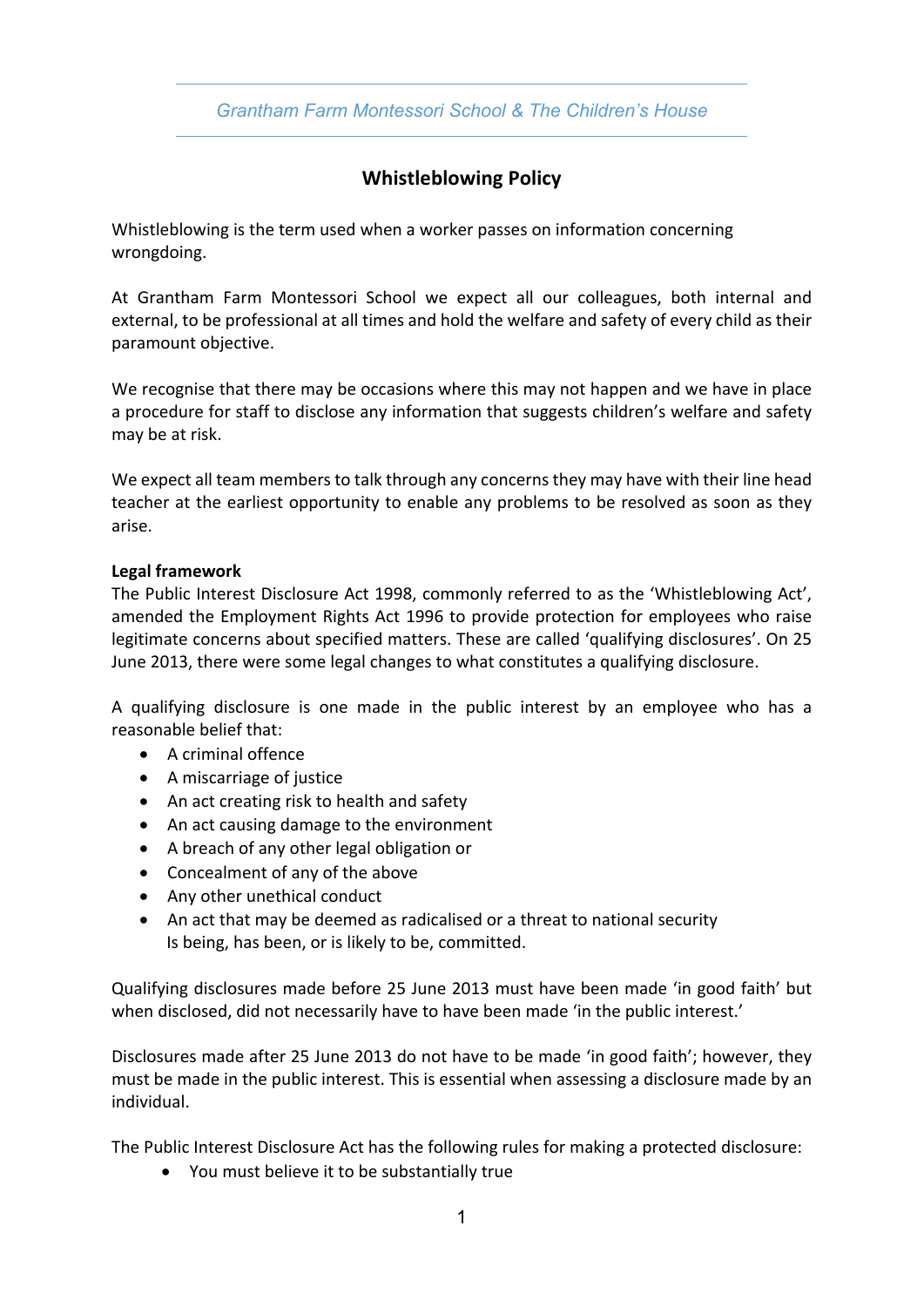- You must not act maliciously or make false allegations
- You must not seek any personal gain.

It is not necessary for the employee to have proof that such an act is being, has been, or is likely to be, committed; a reasonable belief is sufficient.

### **Disclosure of information**

If, in the course of your employment, you become aware of information which you reasonably believe indicates that a child is/may be or is likely to be in risk of danger and/or one or more of the following may be happening, you MUST use the school's disclosure procedure set out below:

- That a criminal offence has been committed or is being committed or is likely to be committed
- That a person has failed, is failing or is likely to fail to comply with any legal obligation to which they are subject (e.g. EYFS, Equalities Act 2010)
- That a miscarriage of justice has occurred, is occurring, or is likely to occur
- That the health or safety of any individual has been, is being, or is likely to be endangered
- That the environment, has been, is being, or is likely to be damaged
- That information tending to show any of the above, has been, is being, or is likely to be deliberately concealed.

#### **Disclosure procedure**

- If this information relates to child protection/safeguarding then the school child protection policy should be followed, with particular reference to the staff and volunteering section
- Where you reasonably believe one or more of the above circumstances listed above has occurred, you should promptly disclose this to the head teacher so that any appropriate action can be taken. If it is inappropriate to make such a disclosure to your head teacher (i.e. because it relates to the head teacher) you should speak to a deputy head teacher Caroline Imi or Caroline Palmer
- Employees will suffer no detriment of any sort for making such a disclosure in accordance with this procedure. For further guidance in the use of the disclosure procedure, employees should speak in confidence to the head teacher
- Any disclosure or concerns raised will be treated seriously and will be dealt with in a consistent and confidential manner and will be followed through in a detailed and thorough manner
- Any employee who is involved in victimising employees who make a disclosure, takes any action to deter employees from disclosing information or makes malicious allegations in bad faith will be subject to potential disciplinary action which may result in dismissal
- Failure to report serious matters can also be investigated and potentially lead to disciplinary action which may result in dismissal